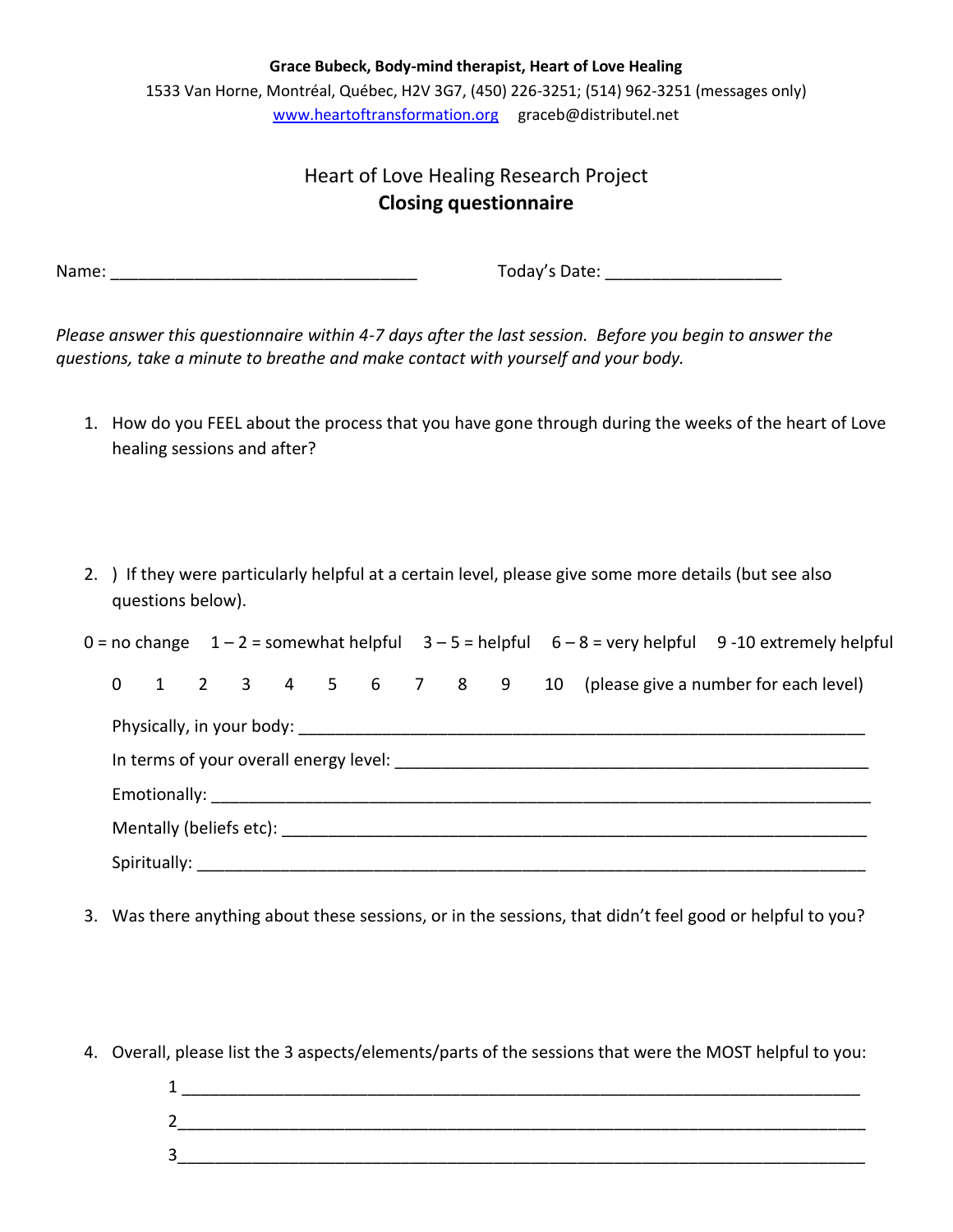5. Overall, please list the 3 aspects/elements/parts of the sessions that were the LEAST helpful to you:

| ∽                             |  |  |
|-------------------------------|--|--|
| ⌒<br>$\overline{\phantom{a}}$ |  |  |

- 6. What, if any, would you describe as highlights or real AHA moments during the process?
- 7. Were there any significant shifts that you felt happening in you during the course of the process?
- 8. Overall, how beneficial was this process for you with regards to *deepening your awareness of yourself?* 0 1 2 3 4 5 6 7 8 9 10
- *9.* Overall, how beneficial was this process for you with regards to *bringing healing to areas of wounding in your life?*

| 0 1 2 3 4 5 6 7 8 9 10 |  |  |  |  |  |
|------------------------|--|--|--|--|--|
| Explain/discuss:       |  |  |  |  |  |

Explain/discuss:

*10.* Overall, how beneficial was this process for you with regards to *supporting you on your own personal journey?*

|                  |  |  | 0 1 2 3 4 5 6 7 8 9 10 |  |  |
|------------------|--|--|------------------------|--|--|
| Explain/discuss: |  |  |                        |  |  |

11. Would you recommend heart of Love healing to others – or would you rather recommend other ways that I work to them?